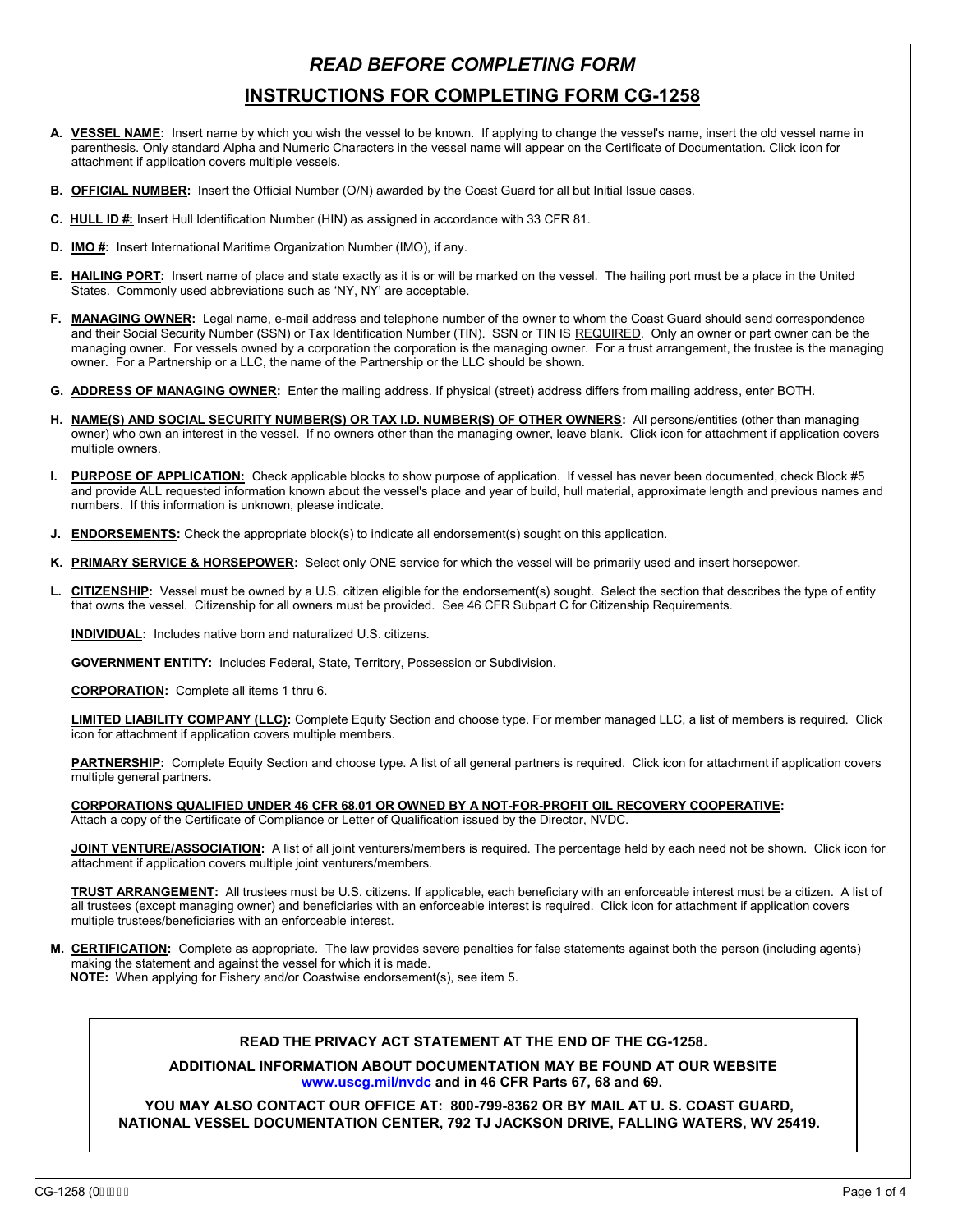| DEPARTMENT OF HOMELAND SECURITY                                                                                                                                                                                                                                                                          |                                                                                        |                                                                       | OMB No: 1625-0027                                                           |  |
|----------------------------------------------------------------------------------------------------------------------------------------------------------------------------------------------------------------------------------------------------------------------------------------------------------|----------------------------------------------------------------------------------------|-----------------------------------------------------------------------|-----------------------------------------------------------------------------|--|
|                                                                                                                                                                                                                                                                                                          |                                                                                        | U.S. Coast Guard                                                      | Expires: 0I /3€/20GH                                                        |  |
| APPLICATION FOR INITIAL, EXCHANGE, OR REPLACEMENT OF                                                                                                                                                                                                                                                     |                                                                                        |                                                                       |                                                                             |  |
|                                                                                                                                                                                                                                                                                                          | CERTIFICATE OF DOCUMENTATION; REDOCUMENTATION                                          |                                                                       |                                                                             |  |
| NOTE: FILING THIS APPLICATION DOES NOT ENTITLE A VESSEL TO DOCUMENTATION OR TO ANY CHANGES SOUGHT ON A CERTIFICATE OF<br>DOCUMENTATION. OFFICIAL NUMBERS DESIGNATED ON THE BASIS OF THIS APPLICATION ARE NOT TRANSFERABLE. ONLY A CURRENT<br>CERTIFICATE OF DOCUMENTATION IS VALID FOR VESSEL OPERATION. |                                                                                        |                                                                       |                                                                             |  |
|                                                                                                                                                                                                                                                                                                          |                                                                                        | COMPLETE FOR ALL APPLICATIONS                                         |                                                                             |  |
| A. VESSEL NAME (REQUIRED)                                                                                                                                                                                                                                                                                |                                                                                        | B. OFFICIAL # (IF AWARDED)                                            |                                                                             |  |
|                                                                                                                                                                                                                                                                                                          |                                                                                        |                                                                       |                                                                             |  |
| CLICK ICON TO ATTACH LIST OF ADDITIONAL VESSEL(S)                                                                                                                                                                                                                                                        |                                                                                        |                                                                       |                                                                             |  |
| C. HULL ID # (IF ANY)                                                                                                                                                                                                                                                                                    | D. IMO $#$ (IF ANY)                                                                    |                                                                       | E. HAILING PORT INCLUDING STATE (TO BE MARKED ON VESSEL)                    |  |
| F. NAME OF MANAGING OWNER                                                                                                                                                                                                                                                                                |                                                                                        | SOCIAL SECURITY OR TAX ID NUMBER (REQUIRED - 46 USC 12104):           |                                                                             |  |
|                                                                                                                                                                                                                                                                                                          |                                                                                        | SSN:                                                                  | TIN:                                                                        |  |
| <b>E-MAIL ADDRESS:</b>                                                                                                                                                                                                                                                                                   |                                                                                        |                                                                       |                                                                             |  |
| <b>TELEPHONE NUMBER:</b>                                                                                                                                                                                                                                                                                 |                                                                                        |                                                                       |                                                                             |  |
| G. PHYSICAL ADDRESS OF MANAGING OWNER (REQUIRED -<br>46 CFR 67.113)                                                                                                                                                                                                                                      |                                                                                        | PHYSICAL ADDRESS - E.G., P.O. BOX)                                    | MAILING ADDRESS OF MANAGING OWNER (IF DIFFERENT THAN                        |  |
|                                                                                                                                                                                                                                                                                                          |                                                                                        |                                                                       |                                                                             |  |
| H. NAME(S) OF OTHER OWNER(S)                                                                                                                                                                                                                                                                             |                                                                                        |                                                                       | SOCIAL SECURITY OR TAX ID NUMBER(S) OF OTHER OWNER(S)                       |  |
|                                                                                                                                                                                                                                                                                                          |                                                                                        | SSN:                                                                  | TIN:                                                                        |  |
|                                                                                                                                                                                                                                                                                                          |                                                                                        |                                                                       |                                                                             |  |
| CLICK ICON TO ATTACH LIST OF ADDITIONAL OWNER(S)<br>I. PURPOSE OF APPLICATION                                                                                                                                                                                                                            |                                                                                        |                                                                       |                                                                             |  |
| 1. EXCHANGE OF CERTIFICATE OF DOCUMENTATION.                                                                                                                                                                                                                                                             |                                                                                        |                                                                       |                                                                             |  |
|                                                                                                                                                                                                                                                                                                          | 2. REPLACEMENT OF LOST, WRONGFULLY WITHHELD OR MUTILATED CERTIFICATE OF DOCUMENTATION. |                                                                       |                                                                             |  |
|                                                                                                                                                                                                                                                                                                          | 3. RE-INSTATEMENT OF CERTIFICATE OF DOCUMENTATION FOLLOWING FAILURE TO RENEW.          |                                                                       |                                                                             |  |
|                                                                                                                                                                                                                                                                                                          |                                                                                        |                                                                       |                                                                             |  |
|                                                                                                                                                                                                                                                                                                          | 4. RETURN TO DOCUMENTATION FOLLOWING DELETION. VESSEL NAME WHEN LAST DOCUMENTED:       |                                                                       |                                                                             |  |
|                                                                                                                                                                                                                                                                                                          | 5. APPLICATION FOR OFFICIAL NUMBER AND FIRST CERTIFICATE OF DOCUMENTATION. VESSEL      |                                                                       |                                                                             |  |
| WAS BUILT AT<br>0R                                                                                                                                                                                                                                                                                       | CITY, STATE, COUNTRY                                                                   |                                                                       | IN<br>MONTH/YEAR                                                            |  |
|                                                                                                                                                                                                                                                                                                          | IS UNDER CONSTRUCTION AT<br>AND IS SCHEDULED FOR COMPLETION IN                         |                                                                       |                                                                             |  |
| FIBROUS REINFORCED PLASTIC<br><b>STEEL</b><br>HULL MATERIAL:<br><b>WOOD</b>                                                                                                                                                                                                                              |                                                                                        |                                                                       | ALUMINUM<br>CONCRETE                                                        |  |
|                                                                                                                                                                                                                                                                                                          |                                                                                        |                                                                       |                                                                             |  |
| PREVIOUS NAMES, NUMBERS, OR FOREIGN REGISTRATIONS OF VESSEL _____________________                                                                                                                                                                                                                        |                                                                                        |                                                                       |                                                                             |  |
| J. ENDORSEMENTS FOR WHICH APPLICATION IS MADE                                                                                                                                                                                                                                                            |                                                                                        |                                                                       |                                                                             |  |
|                                                                                                                                                                                                                                                                                                          |                                                                                        |                                                                       |                                                                             |  |
| COASTWISE - BOWATERS ONLY (CERTIFICATE ON FILE)<br><b>RECREATIONAL</b>                                                                                                                                                                                                                                   |                                                                                        |                                                                       |                                                                             |  |
| <b>FISHERY</b>                                                                                                                                                                                                                                                                                           |                                                                                        | COASTWISE - OIL SPILL RESPONSE ONLY (LETTER OF QUALIFICATION ON FILE) |                                                                             |  |
| <b>COASTWISE</b><br><b>REGISTRY</b>                                                                                                                                                                                                                                                                      | (COPY OF CHARTER ON FILE)                                                              |                                                                       | COASTWISE UNDER CHARTER TO AN ENTITY QUALIFIED TO ENGAGE IN COASTWISE TRADE |  |
| K. PRIMARY SERVICE & HORSEPOWER                                                                                                                                                                                                                                                                          |                                                                                        |                                                                       |                                                                             |  |
| HORSEPOWER:                                                                                                                                                                                                                                                                                              | OFFSHORE SUPPLY VESSEL                                                                 |                                                                       | <b>RECREATIONAL</b>                                                         |  |
| <b>COMMERCIAL FISHING BOAT</b>                                                                                                                                                                                                                                                                           |                                                                                        |                                                                       | <b>RESEARCH VESSEL</b>                                                      |  |
| PASSENGER (6 OR FEWER)                                                                                                                                                                                                                                                                                   |                                                                                        |                                                                       | SCHOOL SHIP                                                                 |  |
| <b>FISH PROCESSING VESSEL</b><br>PASSENGER (MORE THAN 6)                                                                                                                                                                                                                                                 |                                                                                        |                                                                       | <b>TANK BARGE</b>                                                           |  |
| PASSENGER BARGE (6 OR FEWER)<br><b>FREIGHT SHIP</b>                                                                                                                                                                                                                                                      |                                                                                        |                                                                       |                                                                             |  |
| PASSENGER BARGE (MORE THAN 6)<br><b>FREIGHT BARGE</b>                                                                                                                                                                                                                                                    |                                                                                        |                                                                       | <b>TANK SHIP</b>                                                            |  |
| <b>INDUSTRIAL VESSEL</b><br>PUBLIC FREIGHT                                                                                                                                                                                                                                                               |                                                                                        |                                                                       | <b>TOWING VESSEL</b>                                                        |  |
| MOBILE OFFSHORE DRILLING UNIT<br>PUBLIC TANKSHIP/BARGE<br>UNCLASSIFIED VESSEL                                                                                                                                                                                                                            |                                                                                        |                                                                       |                                                                             |  |
| OIL RECOVERY<br>CG-1258 (0Í /G€)                                                                                                                                                                                                                                                                         | PUBLIC VESSEL, UNC                                                                     |                                                                       |                                                                             |  |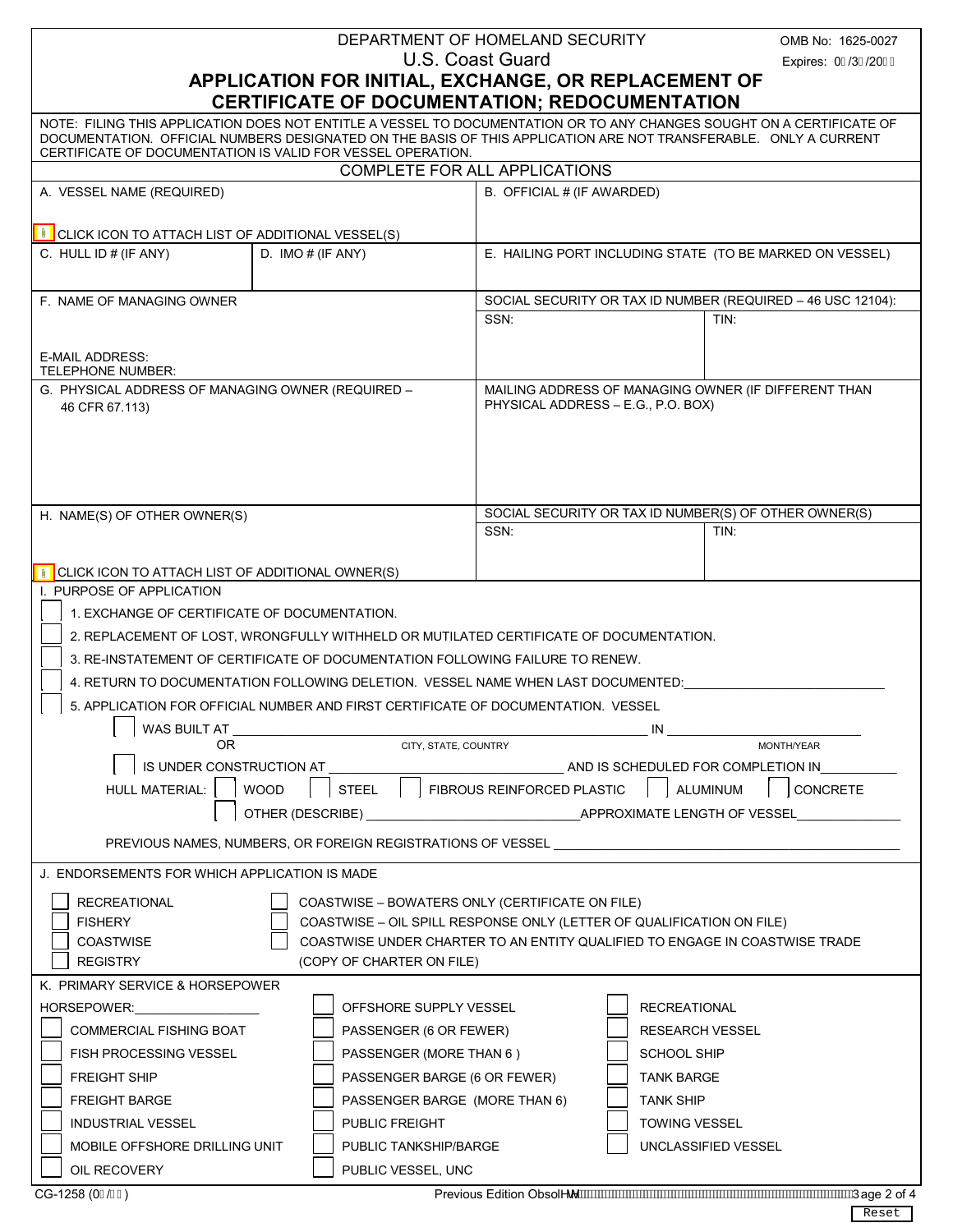| ONE OR MORE INDIVIDUALS<br>П<br>I (WE) CERTIFY THAT ALL OWNERS OF THIS VESSEL ARE CITIZENS OF THE UNITED STATES<br>GOVERNMENT ENTITY (FEDERAL, STATE, TERRITORY, POSSESSION OR SUBDIVISION)<br>$\Box$<br>CORPORATION (SEE SECTION M, ITEM 5 WHEN APPLYING FOR A FISHERY OR COASTWISE ENDORSEMENT).<br>$\Box$<br>STATE OF INCORPORATION<br>1.<br>CITIZENSHIP OF CHIEF EXECUTIVE OFFICER BY WHATEVER TITLE<br>$\overline{2}$<br>3.<br>CITIZENSHIP OF CHAIRMAN OF THE BOARD<br>NUMBER OF DIRECTORS NECESSARY TO CONSTITUTE A QUORUM<br>4.<br>5.<br>NUMBER OF ALIEN DIRECTORS<br>PERCENTAGE OF STOCK OWNED BY U.S. CITIZENS ELIGIBLE TO DOCUMENT VESSELS IN THEIR OWN RIGHT, WITH THE<br>6.<br>ENDORSEMENT(S) SOUGHT ON THIS APPLICATION IN ACCORDANCE WITH 46 CFR PART 67 (SUBPART C)<br>LESS THAN 50%<br>$\Box$ 75% OR MORE (AND, AT EACH TIER, IF APPLICABLE)<br>$\perp$<br>50% OR MORE: STATE EXACT   75% OR MORE (AND, AT EACH TIER AND IN THE AGGREGATE (IF FISHERY), IF APPLICABLE)<br>П<br><b>PERCENTAGE</b><br>LIMITED LIABILITY COMPANY (LLC): (COMPLETE EQUITY SECTION AND CHOOSE TYPE) (SEE SECTION M, ITEM 5 WHEN APPLYING<br>FOR A FISHERY OR COASTWISE ENDORSEMENT).<br>EQUITY INTEREST OWNED BY PERSONS ELIGIBLE TO DOCUMENT VESSELS IN THEIR OWN RIGHT WITH THE ENDORSEMENT SOUGHT IN<br>ACCORDANCE WITH 46 CFR PART 67 (SUBPART C)<br>LESS THAN 50% □ 75% OR MORE (AND, AT EACH TIER, IF APPLICABLE)<br>ப<br>□ 50% OR MORE: STATE EXACT □ 75% OR MORE (AND, AT EACH TIER AND IN THE AGGREGATE (IF FISHERY), IF APPLICABLE)<br><b>PERCENTAGE</b><br>П<br>1.<br>MEMBER MANAGED LIMITED LIABILITY COMPANY<br>I (WE) CERTIFY THAT ALL MEMBERS OF THIS LLC ARE CITIZENS OF THE UNITED STATES ELIGIBLE TO DOCUMENT VESSELS WITH<br>THE ENDORSEMENT(S) SOUGHT IN THEIR OWN RIGHT.<br><b>I</b> (CLICK ICON TO ATTACH LIST OF ALL MEMBERS) (REQUIRED)<br><b>OR</b><br>2.<br>LIMITED LIABILITY COMPANY NOT MANAGED BY MEMBERS AND NOT SIMILAR TO GENERAL PARTNERSHIP:<br>PLEASE NOTE (A) & (B) MUST BE CHECKED FOR FISHERY AND COASTWISE ENDORSEMENTS; NOT REQUIRED FOR COASTWISE<br>OIL SPILL OR COASTWISE UNDER CHARTER ENDORSEMENTS.<br>A. I (WE) CERTIFY THAT ANY PERSON ELECTED TO MANAGE THE LLC OR WHO IS AUTHORIZED TO BIND THE LLC, AND ANY<br>$\Box$<br>PERSON WHO HOLDS A POSITION EQUIVALENT TO THE CHIEF EXECUTIVE OFFICER, BY WHATEVER TITLE, AND THE<br>CHAIRMAN OF THE BOARD OF DIRECTORS IN A CORPORATION, AND ANY PERSONS AUTHORIZED TO ACT IN THEIR ABSENCE<br>ARE CITIZENS OF THE UNITED STATES.<br>B. NON-CITIZENS DO NOT HAVE AUTHORITY WITHIN A MANAGEMENT GROUP, WHETHER THROUGH VETO POWER, COMBINED<br>□<br>VOTING, OR OTHERWISE, TO EXERCISE CONTROL OVER THE LLC.<br>STATE WHERE ORGANIZED<br>PARTNERSHIP (COMPLETE EQUITY SECTION AND CHOOSE TYPE) (SEE SECTION M, ITEM 5 WHEN APPLYING FOR FISHERY OR<br><b>COASTWISE ENDORSEMENT)</b><br>EQUITY INTEREST OWNED BY PERSONS ELIGIBLE TO DOCUMENT VESSELS IN THEIR OWN RIGHT WITH THE ENDORSEMENT SOUGHT IN<br>ACCORDANCE WITH 46 CFR PART 67 (SUBPART C)<br>LESS THAN 50%<br>$\Box$ 75% OR MORE (AND, AT EACH TIER, IF APPLICABLE)<br>$\Box$<br>50% OR MORE STATE EXACT $\Box$ 75% OR MORE (AND, AT EACH TIER AND IN THE AGGREGATE (IF FISHERY), IF APPLICABLE)<br>П<br>PERCENTAGE<br>1. GENERAL PARTNERSHIP<br>□<br>I (WE) CERTIFY THAT ALL PARTNERS IN THIS PARTNERSHIP ARE CITIZENS OF THE UNITED STATES ELIGIBLE TO DOCUMENT<br>VESSELS WITH THE ENDORSEMENT(S) SOUGHT IN THEIR OWN RIGHT.<br>□<br>2. LIMITED PARTNERSHIP<br>I (WE) CERTIFY THAT ALL GENERAL PARTNERS IN THIS PARTNERSHIP ARE CITIZENS OF THE UNITED STATES, ELIGIBLE TO<br>DOCUMENT VESSELS WITH THE ENDORSEMENT(S) SOUGHT IN THEIR OWN RIGHT.<br>I CLICK ICON TO ATTACH LIST OF ALL GENERAL PARTNERS)(REQUIRED)<br>CORPORATION QUALIFIED AND APPLYING UNDER 46 CFR 68.01 (BOWATERS)<br>$\Box$<br>I (WE) CERTIFY THAT THE CORPORATE STRUCTURE HAS NOT CHANGED SINCE ISSUANCE OF THE CERTIFICATE OF COMPLIANCE.<br>VESSEL OWNED OR OPERATED BY NOT-FOR-PROFIT OIL RECOVERY COOPERATIVE<br>$\perp$<br>I (WE) CERTIFY THAT THE INFORMATION ON FILE WITH REGARD TO COOPERATIVE AND ISSUANCE OF THE LETTER OF<br>QUALIFICATION REMAINS UNCHANGED.<br>JOINT VENTURE OR ASSOCIATION<br>$\Box$<br>I (WE) CERTIFY THAT ALL MEMBERS OF THIS (JOINT VENTURE) (ASSOCIATION) ARE CITIZENS OF THE UNITED STATES, ELIGIBLE TO<br>DOCUMENT VESSELS IN THEIR OWN RIGHT WITH THE ENDORSEMENT(S) SOUGHT.<br>CLICK ICON TO ATTACH LIST OF ALL JOINT VENTURERS/MEMBERS)(REQUIRED) | CITIZENSHIP OF OWNER (CHECK THE BOX(ES) TO SHOW THE TYPE(S) OF ENTITY(IES) THAT OWNS THE VESSEL)<br>L. |  |  |  |
|--------------------------------------------------------------------------------------------------------------------------------------------------------------------------------------------------------------------------------------------------------------------------------------------------------------------------------------------------------------------------------------------------------------------------------------------------------------------------------------------------------------------------------------------------------------------------------------------------------------------------------------------------------------------------------------------------------------------------------------------------------------------------------------------------------------------------------------------------------------------------------------------------------------------------------------------------------------------------------------------------------------------------------------------------------------------------------------------------------------------------------------------------------------------------------------------------------------------------------------------------------------------------------------------------------------------------------------------------------------------------------------------------------------------------------------------------------------------------------------------------------------------------------------------------------------------------------------------------------------------------------------------------------------------------------------------------------------------------------------------------------------------------------------------------------------------------------------------------------------------------------------------------------------------------------------------------------------------------------------------------------------------------------------------------------------------------------------------------------------------------------------------------------------------------------------------------------------------------------------------------------------------------------------------------------------------------------------------------------------------------------------------------------------------------------------------------------------------------------------------------------------------------------------------------------------------------------------------------------------------------------------------------------------------------------------------------------------------------------------------------------------------------------------------------------------------------------------------------------------------------------------------------------------------------------------------------------------------------------------------------------------------------------------------------------------------------------------------------------------------------------------------------------------------------------------------------------------------------------------------------------------------------------------------------------------------------------------------------------------------------------------------------------------------------------------------------------------------------------------------------------------------------------------------------------------------------------------------------------------------------------------------------------------------------------------------------------------------------------------------------------------------------------------------------------------------------------------------------------------------------------------------------------------------------------------------------------------------------------------------------------------------------------------------------------------------------------------------------------------------------------------------------------------------------------------------------------------------------------------------------------------------------------------------------------------------------------------------------------------------------------------------------------------------------------------------------------------------------------------------------------------------|--------------------------------------------------------------------------------------------------------|--|--|--|
|                                                                                                                                                                                                                                                                                                                                                                                                                                                                                                                                                                                                                                                                                                                                                                                                                                                                                                                                                                                                                                                                                                                                                                                                                                                                                                                                                                                                                                                                                                                                                                                                                                                                                                                                                                                                                                                                                                                                                                                                                                                                                                                                                                                                                                                                                                                                                                                                                                                                                                                                                                                                                                                                                                                                                                                                                                                                                                                                                                                                                                                                                                                                                                                                                                                                                                                                                                                                                                                                                                                                                                                                                                                                                                                                                                                                                                                                                                                                                                                                                                                                                                                                                                                                                                                                                                                                                                                                                                                                                                                    |                                                                                                        |  |  |  |
|                                                                                                                                                                                                                                                                                                                                                                                                                                                                                                                                                                                                                                                                                                                                                                                                                                                                                                                                                                                                                                                                                                                                                                                                                                                                                                                                                                                                                                                                                                                                                                                                                                                                                                                                                                                                                                                                                                                                                                                                                                                                                                                                                                                                                                                                                                                                                                                                                                                                                                                                                                                                                                                                                                                                                                                                                                                                                                                                                                                                                                                                                                                                                                                                                                                                                                                                                                                                                                                                                                                                                                                                                                                                                                                                                                                                                                                                                                                                                                                                                                                                                                                                                                                                                                                                                                                                                                                                                                                                                                                    |                                                                                                        |  |  |  |
|                                                                                                                                                                                                                                                                                                                                                                                                                                                                                                                                                                                                                                                                                                                                                                                                                                                                                                                                                                                                                                                                                                                                                                                                                                                                                                                                                                                                                                                                                                                                                                                                                                                                                                                                                                                                                                                                                                                                                                                                                                                                                                                                                                                                                                                                                                                                                                                                                                                                                                                                                                                                                                                                                                                                                                                                                                                                                                                                                                                                                                                                                                                                                                                                                                                                                                                                                                                                                                                                                                                                                                                                                                                                                                                                                                                                                                                                                                                                                                                                                                                                                                                                                                                                                                                                                                                                                                                                                                                                                                                    |                                                                                                        |  |  |  |
|                                                                                                                                                                                                                                                                                                                                                                                                                                                                                                                                                                                                                                                                                                                                                                                                                                                                                                                                                                                                                                                                                                                                                                                                                                                                                                                                                                                                                                                                                                                                                                                                                                                                                                                                                                                                                                                                                                                                                                                                                                                                                                                                                                                                                                                                                                                                                                                                                                                                                                                                                                                                                                                                                                                                                                                                                                                                                                                                                                                                                                                                                                                                                                                                                                                                                                                                                                                                                                                                                                                                                                                                                                                                                                                                                                                                                                                                                                                                                                                                                                                                                                                                                                                                                                                                                                                                                                                                                                                                                                                    |                                                                                                        |  |  |  |
|                                                                                                                                                                                                                                                                                                                                                                                                                                                                                                                                                                                                                                                                                                                                                                                                                                                                                                                                                                                                                                                                                                                                                                                                                                                                                                                                                                                                                                                                                                                                                                                                                                                                                                                                                                                                                                                                                                                                                                                                                                                                                                                                                                                                                                                                                                                                                                                                                                                                                                                                                                                                                                                                                                                                                                                                                                                                                                                                                                                                                                                                                                                                                                                                                                                                                                                                                                                                                                                                                                                                                                                                                                                                                                                                                                                                                                                                                                                                                                                                                                                                                                                                                                                                                                                                                                                                                                                                                                                                                                                    |                                                                                                        |  |  |  |
|                                                                                                                                                                                                                                                                                                                                                                                                                                                                                                                                                                                                                                                                                                                                                                                                                                                                                                                                                                                                                                                                                                                                                                                                                                                                                                                                                                                                                                                                                                                                                                                                                                                                                                                                                                                                                                                                                                                                                                                                                                                                                                                                                                                                                                                                                                                                                                                                                                                                                                                                                                                                                                                                                                                                                                                                                                                                                                                                                                                                                                                                                                                                                                                                                                                                                                                                                                                                                                                                                                                                                                                                                                                                                                                                                                                                                                                                                                                                                                                                                                                                                                                                                                                                                                                                                                                                                                                                                                                                                                                    |                                                                                                        |  |  |  |
|                                                                                                                                                                                                                                                                                                                                                                                                                                                                                                                                                                                                                                                                                                                                                                                                                                                                                                                                                                                                                                                                                                                                                                                                                                                                                                                                                                                                                                                                                                                                                                                                                                                                                                                                                                                                                                                                                                                                                                                                                                                                                                                                                                                                                                                                                                                                                                                                                                                                                                                                                                                                                                                                                                                                                                                                                                                                                                                                                                                                                                                                                                                                                                                                                                                                                                                                                                                                                                                                                                                                                                                                                                                                                                                                                                                                                                                                                                                                                                                                                                                                                                                                                                                                                                                                                                                                                                                                                                                                                                                    |                                                                                                        |  |  |  |
|                                                                                                                                                                                                                                                                                                                                                                                                                                                                                                                                                                                                                                                                                                                                                                                                                                                                                                                                                                                                                                                                                                                                                                                                                                                                                                                                                                                                                                                                                                                                                                                                                                                                                                                                                                                                                                                                                                                                                                                                                                                                                                                                                                                                                                                                                                                                                                                                                                                                                                                                                                                                                                                                                                                                                                                                                                                                                                                                                                                                                                                                                                                                                                                                                                                                                                                                                                                                                                                                                                                                                                                                                                                                                                                                                                                                                                                                                                                                                                                                                                                                                                                                                                                                                                                                                                                                                                                                                                                                                                                    |                                                                                                        |  |  |  |
|                                                                                                                                                                                                                                                                                                                                                                                                                                                                                                                                                                                                                                                                                                                                                                                                                                                                                                                                                                                                                                                                                                                                                                                                                                                                                                                                                                                                                                                                                                                                                                                                                                                                                                                                                                                                                                                                                                                                                                                                                                                                                                                                                                                                                                                                                                                                                                                                                                                                                                                                                                                                                                                                                                                                                                                                                                                                                                                                                                                                                                                                                                                                                                                                                                                                                                                                                                                                                                                                                                                                                                                                                                                                                                                                                                                                                                                                                                                                                                                                                                                                                                                                                                                                                                                                                                                                                                                                                                                                                                                    |                                                                                                        |  |  |  |
|                                                                                                                                                                                                                                                                                                                                                                                                                                                                                                                                                                                                                                                                                                                                                                                                                                                                                                                                                                                                                                                                                                                                                                                                                                                                                                                                                                                                                                                                                                                                                                                                                                                                                                                                                                                                                                                                                                                                                                                                                                                                                                                                                                                                                                                                                                                                                                                                                                                                                                                                                                                                                                                                                                                                                                                                                                                                                                                                                                                                                                                                                                                                                                                                                                                                                                                                                                                                                                                                                                                                                                                                                                                                                                                                                                                                                                                                                                                                                                                                                                                                                                                                                                                                                                                                                                                                                                                                                                                                                                                    |                                                                                                        |  |  |  |
|                                                                                                                                                                                                                                                                                                                                                                                                                                                                                                                                                                                                                                                                                                                                                                                                                                                                                                                                                                                                                                                                                                                                                                                                                                                                                                                                                                                                                                                                                                                                                                                                                                                                                                                                                                                                                                                                                                                                                                                                                                                                                                                                                                                                                                                                                                                                                                                                                                                                                                                                                                                                                                                                                                                                                                                                                                                                                                                                                                                                                                                                                                                                                                                                                                                                                                                                                                                                                                                                                                                                                                                                                                                                                                                                                                                                                                                                                                                                                                                                                                                                                                                                                                                                                                                                                                                                                                                                                                                                                                                    |                                                                                                        |  |  |  |
|                                                                                                                                                                                                                                                                                                                                                                                                                                                                                                                                                                                                                                                                                                                                                                                                                                                                                                                                                                                                                                                                                                                                                                                                                                                                                                                                                                                                                                                                                                                                                                                                                                                                                                                                                                                                                                                                                                                                                                                                                                                                                                                                                                                                                                                                                                                                                                                                                                                                                                                                                                                                                                                                                                                                                                                                                                                                                                                                                                                                                                                                                                                                                                                                                                                                                                                                                                                                                                                                                                                                                                                                                                                                                                                                                                                                                                                                                                                                                                                                                                                                                                                                                                                                                                                                                                                                                                                                                                                                                                                    |                                                                                                        |  |  |  |
|                                                                                                                                                                                                                                                                                                                                                                                                                                                                                                                                                                                                                                                                                                                                                                                                                                                                                                                                                                                                                                                                                                                                                                                                                                                                                                                                                                                                                                                                                                                                                                                                                                                                                                                                                                                                                                                                                                                                                                                                                                                                                                                                                                                                                                                                                                                                                                                                                                                                                                                                                                                                                                                                                                                                                                                                                                                                                                                                                                                                                                                                                                                                                                                                                                                                                                                                                                                                                                                                                                                                                                                                                                                                                                                                                                                                                                                                                                                                                                                                                                                                                                                                                                                                                                                                                                                                                                                                                                                                                                                    |                                                                                                        |  |  |  |
|                                                                                                                                                                                                                                                                                                                                                                                                                                                                                                                                                                                                                                                                                                                                                                                                                                                                                                                                                                                                                                                                                                                                                                                                                                                                                                                                                                                                                                                                                                                                                                                                                                                                                                                                                                                                                                                                                                                                                                                                                                                                                                                                                                                                                                                                                                                                                                                                                                                                                                                                                                                                                                                                                                                                                                                                                                                                                                                                                                                                                                                                                                                                                                                                                                                                                                                                                                                                                                                                                                                                                                                                                                                                                                                                                                                                                                                                                                                                                                                                                                                                                                                                                                                                                                                                                                                                                                                                                                                                                                                    |                                                                                                        |  |  |  |
|                                                                                                                                                                                                                                                                                                                                                                                                                                                                                                                                                                                                                                                                                                                                                                                                                                                                                                                                                                                                                                                                                                                                                                                                                                                                                                                                                                                                                                                                                                                                                                                                                                                                                                                                                                                                                                                                                                                                                                                                                                                                                                                                                                                                                                                                                                                                                                                                                                                                                                                                                                                                                                                                                                                                                                                                                                                                                                                                                                                                                                                                                                                                                                                                                                                                                                                                                                                                                                                                                                                                                                                                                                                                                                                                                                                                                                                                                                                                                                                                                                                                                                                                                                                                                                                                                                                                                                                                                                                                                                                    |                                                                                                        |  |  |  |
|                                                                                                                                                                                                                                                                                                                                                                                                                                                                                                                                                                                                                                                                                                                                                                                                                                                                                                                                                                                                                                                                                                                                                                                                                                                                                                                                                                                                                                                                                                                                                                                                                                                                                                                                                                                                                                                                                                                                                                                                                                                                                                                                                                                                                                                                                                                                                                                                                                                                                                                                                                                                                                                                                                                                                                                                                                                                                                                                                                                                                                                                                                                                                                                                                                                                                                                                                                                                                                                                                                                                                                                                                                                                                                                                                                                                                                                                                                                                                                                                                                                                                                                                                                                                                                                                                                                                                                                                                                                                                                                    |                                                                                                        |  |  |  |
|                                                                                                                                                                                                                                                                                                                                                                                                                                                                                                                                                                                                                                                                                                                                                                                                                                                                                                                                                                                                                                                                                                                                                                                                                                                                                                                                                                                                                                                                                                                                                                                                                                                                                                                                                                                                                                                                                                                                                                                                                                                                                                                                                                                                                                                                                                                                                                                                                                                                                                                                                                                                                                                                                                                                                                                                                                                                                                                                                                                                                                                                                                                                                                                                                                                                                                                                                                                                                                                                                                                                                                                                                                                                                                                                                                                                                                                                                                                                                                                                                                                                                                                                                                                                                                                                                                                                                                                                                                                                                                                    |                                                                                                        |  |  |  |
|                                                                                                                                                                                                                                                                                                                                                                                                                                                                                                                                                                                                                                                                                                                                                                                                                                                                                                                                                                                                                                                                                                                                                                                                                                                                                                                                                                                                                                                                                                                                                                                                                                                                                                                                                                                                                                                                                                                                                                                                                                                                                                                                                                                                                                                                                                                                                                                                                                                                                                                                                                                                                                                                                                                                                                                                                                                                                                                                                                                                                                                                                                                                                                                                                                                                                                                                                                                                                                                                                                                                                                                                                                                                                                                                                                                                                                                                                                                                                                                                                                                                                                                                                                                                                                                                                                                                                                                                                                                                                                                    |                                                                                                        |  |  |  |
|                                                                                                                                                                                                                                                                                                                                                                                                                                                                                                                                                                                                                                                                                                                                                                                                                                                                                                                                                                                                                                                                                                                                                                                                                                                                                                                                                                                                                                                                                                                                                                                                                                                                                                                                                                                                                                                                                                                                                                                                                                                                                                                                                                                                                                                                                                                                                                                                                                                                                                                                                                                                                                                                                                                                                                                                                                                                                                                                                                                                                                                                                                                                                                                                                                                                                                                                                                                                                                                                                                                                                                                                                                                                                                                                                                                                                                                                                                                                                                                                                                                                                                                                                                                                                                                                                                                                                                                                                                                                                                                    |                                                                                                        |  |  |  |
|                                                                                                                                                                                                                                                                                                                                                                                                                                                                                                                                                                                                                                                                                                                                                                                                                                                                                                                                                                                                                                                                                                                                                                                                                                                                                                                                                                                                                                                                                                                                                                                                                                                                                                                                                                                                                                                                                                                                                                                                                                                                                                                                                                                                                                                                                                                                                                                                                                                                                                                                                                                                                                                                                                                                                                                                                                                                                                                                                                                                                                                                                                                                                                                                                                                                                                                                                                                                                                                                                                                                                                                                                                                                                                                                                                                                                                                                                                                                                                                                                                                                                                                                                                                                                                                                                                                                                                                                                                                                                                                    |                                                                                                        |  |  |  |
|                                                                                                                                                                                                                                                                                                                                                                                                                                                                                                                                                                                                                                                                                                                                                                                                                                                                                                                                                                                                                                                                                                                                                                                                                                                                                                                                                                                                                                                                                                                                                                                                                                                                                                                                                                                                                                                                                                                                                                                                                                                                                                                                                                                                                                                                                                                                                                                                                                                                                                                                                                                                                                                                                                                                                                                                                                                                                                                                                                                                                                                                                                                                                                                                                                                                                                                                                                                                                                                                                                                                                                                                                                                                                                                                                                                                                                                                                                                                                                                                                                                                                                                                                                                                                                                                                                                                                                                                                                                                                                                    |                                                                                                        |  |  |  |
|                                                                                                                                                                                                                                                                                                                                                                                                                                                                                                                                                                                                                                                                                                                                                                                                                                                                                                                                                                                                                                                                                                                                                                                                                                                                                                                                                                                                                                                                                                                                                                                                                                                                                                                                                                                                                                                                                                                                                                                                                                                                                                                                                                                                                                                                                                                                                                                                                                                                                                                                                                                                                                                                                                                                                                                                                                                                                                                                                                                                                                                                                                                                                                                                                                                                                                                                                                                                                                                                                                                                                                                                                                                                                                                                                                                                                                                                                                                                                                                                                                                                                                                                                                                                                                                                                                                                                                                                                                                                                                                    |                                                                                                        |  |  |  |
|                                                                                                                                                                                                                                                                                                                                                                                                                                                                                                                                                                                                                                                                                                                                                                                                                                                                                                                                                                                                                                                                                                                                                                                                                                                                                                                                                                                                                                                                                                                                                                                                                                                                                                                                                                                                                                                                                                                                                                                                                                                                                                                                                                                                                                                                                                                                                                                                                                                                                                                                                                                                                                                                                                                                                                                                                                                                                                                                                                                                                                                                                                                                                                                                                                                                                                                                                                                                                                                                                                                                                                                                                                                                                                                                                                                                                                                                                                                                                                                                                                                                                                                                                                                                                                                                                                                                                                                                                                                                                                                    |                                                                                                        |  |  |  |
|                                                                                                                                                                                                                                                                                                                                                                                                                                                                                                                                                                                                                                                                                                                                                                                                                                                                                                                                                                                                                                                                                                                                                                                                                                                                                                                                                                                                                                                                                                                                                                                                                                                                                                                                                                                                                                                                                                                                                                                                                                                                                                                                                                                                                                                                                                                                                                                                                                                                                                                                                                                                                                                                                                                                                                                                                                                                                                                                                                                                                                                                                                                                                                                                                                                                                                                                                                                                                                                                                                                                                                                                                                                                                                                                                                                                                                                                                                                                                                                                                                                                                                                                                                                                                                                                                                                                                                                                                                                                                                                    |                                                                                                        |  |  |  |
|                                                                                                                                                                                                                                                                                                                                                                                                                                                                                                                                                                                                                                                                                                                                                                                                                                                                                                                                                                                                                                                                                                                                                                                                                                                                                                                                                                                                                                                                                                                                                                                                                                                                                                                                                                                                                                                                                                                                                                                                                                                                                                                                                                                                                                                                                                                                                                                                                                                                                                                                                                                                                                                                                                                                                                                                                                                                                                                                                                                                                                                                                                                                                                                                                                                                                                                                                                                                                                                                                                                                                                                                                                                                                                                                                                                                                                                                                                                                                                                                                                                                                                                                                                                                                                                                                                                                                                                                                                                                                                                    |                                                                                                        |  |  |  |
|                                                                                                                                                                                                                                                                                                                                                                                                                                                                                                                                                                                                                                                                                                                                                                                                                                                                                                                                                                                                                                                                                                                                                                                                                                                                                                                                                                                                                                                                                                                                                                                                                                                                                                                                                                                                                                                                                                                                                                                                                                                                                                                                                                                                                                                                                                                                                                                                                                                                                                                                                                                                                                                                                                                                                                                                                                                                                                                                                                                                                                                                                                                                                                                                                                                                                                                                                                                                                                                                                                                                                                                                                                                                                                                                                                                                                                                                                                                                                                                                                                                                                                                                                                                                                                                                                                                                                                                                                                                                                                                    |                                                                                                        |  |  |  |
|                                                                                                                                                                                                                                                                                                                                                                                                                                                                                                                                                                                                                                                                                                                                                                                                                                                                                                                                                                                                                                                                                                                                                                                                                                                                                                                                                                                                                                                                                                                                                                                                                                                                                                                                                                                                                                                                                                                                                                                                                                                                                                                                                                                                                                                                                                                                                                                                                                                                                                                                                                                                                                                                                                                                                                                                                                                                                                                                                                                                                                                                                                                                                                                                                                                                                                                                                                                                                                                                                                                                                                                                                                                                                                                                                                                                                                                                                                                                                                                                                                                                                                                                                                                                                                                                                                                                                                                                                                                                                                                    |                                                                                                        |  |  |  |
|                                                                                                                                                                                                                                                                                                                                                                                                                                                                                                                                                                                                                                                                                                                                                                                                                                                                                                                                                                                                                                                                                                                                                                                                                                                                                                                                                                                                                                                                                                                                                                                                                                                                                                                                                                                                                                                                                                                                                                                                                                                                                                                                                                                                                                                                                                                                                                                                                                                                                                                                                                                                                                                                                                                                                                                                                                                                                                                                                                                                                                                                                                                                                                                                                                                                                                                                                                                                                                                                                                                                                                                                                                                                                                                                                                                                                                                                                                                                                                                                                                                                                                                                                                                                                                                                                                                                                                                                                                                                                                                    |                                                                                                        |  |  |  |
|                                                                                                                                                                                                                                                                                                                                                                                                                                                                                                                                                                                                                                                                                                                                                                                                                                                                                                                                                                                                                                                                                                                                                                                                                                                                                                                                                                                                                                                                                                                                                                                                                                                                                                                                                                                                                                                                                                                                                                                                                                                                                                                                                                                                                                                                                                                                                                                                                                                                                                                                                                                                                                                                                                                                                                                                                                                                                                                                                                                                                                                                                                                                                                                                                                                                                                                                                                                                                                                                                                                                                                                                                                                                                                                                                                                                                                                                                                                                                                                                                                                                                                                                                                                                                                                                                                                                                                                                                                                                                                                    |                                                                                                        |  |  |  |